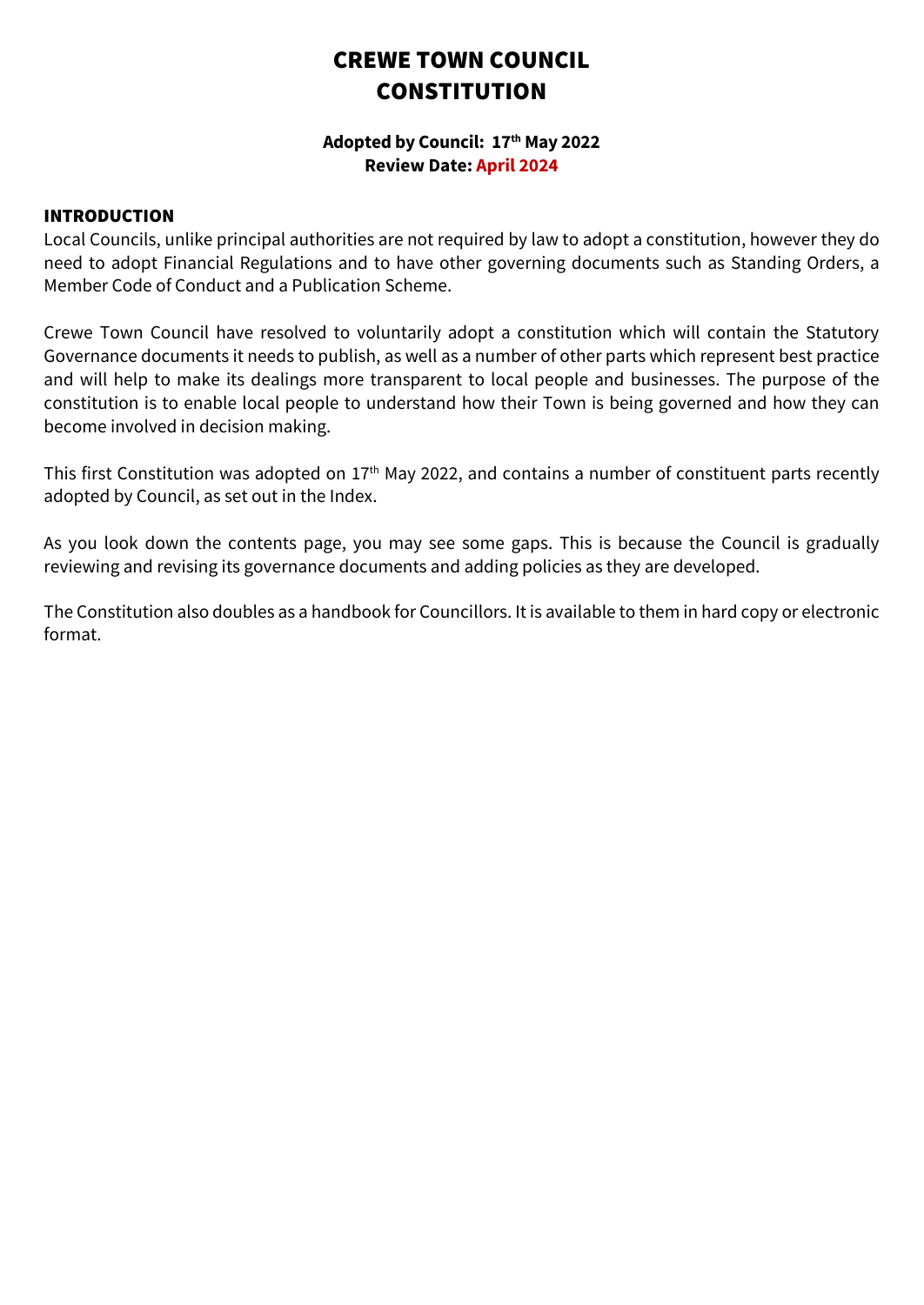| <b>CONTENTS OF CONSTITUTION</b> |                                                                  | <b>Issue No.</b> | <b>Date</b>       |
|---------------------------------|------------------------------------------------------------------|------------------|-------------------|
| 1.                              | Summary and Explanation                                          | 2                | May 2022          |
| 2.                              | <b>Standing Orders</b>                                           | 7                | May 2022          |
| 3.                              | <b>Financial Regulations</b>                                     | 4                | Jan 2020          |
| 4.                              | <b>Standing Orders for Contracts</b>                             | 1                | Jan 2020          |
|                                 | <b>Committee terms of Reference and Delegation</b>               |                  |                   |
| 5.                              | Council                                                          | 1                |                   |
| 6.                              | <b>Finance and Governance Committee</b>                          | 3                |                   |
| 7.                              | <b>Planning Committee</b>                                        | $\overline{2}$   |                   |
| 8.                              | <b>Community Plan Committee</b>                                  | 3                |                   |
| 9.                              | Operational and Improvement Committee                            | 1                |                   |
| 10.                             | Marketing and Events Committee                                   | 1                |                   |
| 11.                             | Personnel Sub-Committee                                          |                  |                   |
| 12.                             | Appeals Sub-Committee                                            | 1                | Jan 2020          |
| 13.                             | Corporate Strategy                                               | 1                |                   |
| 14.                             | <b>Business Plan</b>                                             | 1                |                   |
| 15.                             | Budget 2022/23                                                   | 8                | Dec 2021          |
| 16.                             | Medium Term Financial Plan                                       | 2                | <b>March 2022</b> |
| <b>Council Policies:</b>        |                                                                  |                  |                   |
| 17.                             | <b>Allotments Policy</b>                                         |                  |                   |
| 18.                             | <b>Business Continuity Policy</b>                                |                  |                   |
| 19.                             | <b>Community and Social Policy</b>                               |                  |                   |
| 20.                             | <b>Community Engagement Policy</b>                               |                  |                   |
| 21.                             | <b>Communications and Marketing Policy</b>                       |                  |                   |
| 22.                             | <b>Customer Care and Complaints Policy</b>                       |                  |                   |
| 23.                             | <b>Document Retention Policy</b>                                 |                  |                   |
| 24.                             | <b>Economic Development Policy</b>                               |                  |                   |
| 25.                             | Employee Handbook and Personnel Policies/Officer Code of Conduct |                  |                   |
| 26.                             | <b>Environmental Policy</b>                                      |                  |                   |
| 27.                             | <b>Equality Policy</b>                                           |                  |                   |
| 28.                             | <b>Grants and Donations Policy</b>                               |                  |                   |
| 29.                             | <b>Health and Safety Policy</b>                                  |                  |                   |
| 30.                             | Information and Data Protection Policy                           |                  |                   |
| 31.                             | IT, Website and Email Policy                                     |                  |                   |
| 32.                             | Mayor's Allowance Scheme                                         |                  |                   |
| 33.                             | Pensions Discretion Policy                                       |                  |                   |
| 34.                             | <b>Planning Policy</b>                                           |                  |                   |
| 35.                             | <b>Procurement Policy</b>                                        | 1                | Jan 2020          |
| 36.                             | Protocol for use of Municipal/Memorial Square                    |                  |                   |
| 37.                             | Publication Scheme and Information Guide                         |                  |                   |
| 38.                             | <b>Quality Policy</b>                                            |                  |                   |
| 39.                             | Risk Management Scheme                                           |                  |                   |
| 40.                             | Safeguarding Policy                                              |                  |                   |
| 41.                             | <b>Street Naming Policy</b>                                      |                  |                   |
| 42.                             | Training and Development Policy                                  |                  |                   |
| 43.                             | <b>Treasury Management Policy</b>                                |                  |                   |
| 44.                             | <b>Volunteers Policy</b>                                         |                  |                   |
| <b>Codes and Protocols:</b>     |                                                                  |                  |                   |
| 45.                             | Members' Code of Conduct                                         | 2                | Jan 2020          |
| 46.                             | Social media Protocol                                            |                  |                   |
| 47.                             | Protocol on Member/Officer Relations                             | 2                | Jan 2020          |
| 48.                             | <b>Planning Protocol</b>                                         | 1                | Jan 2020          |
| 49.                             | Committee Structure                                              |                  |                   |
| 50.                             | Management Structure                                             |                  |                   |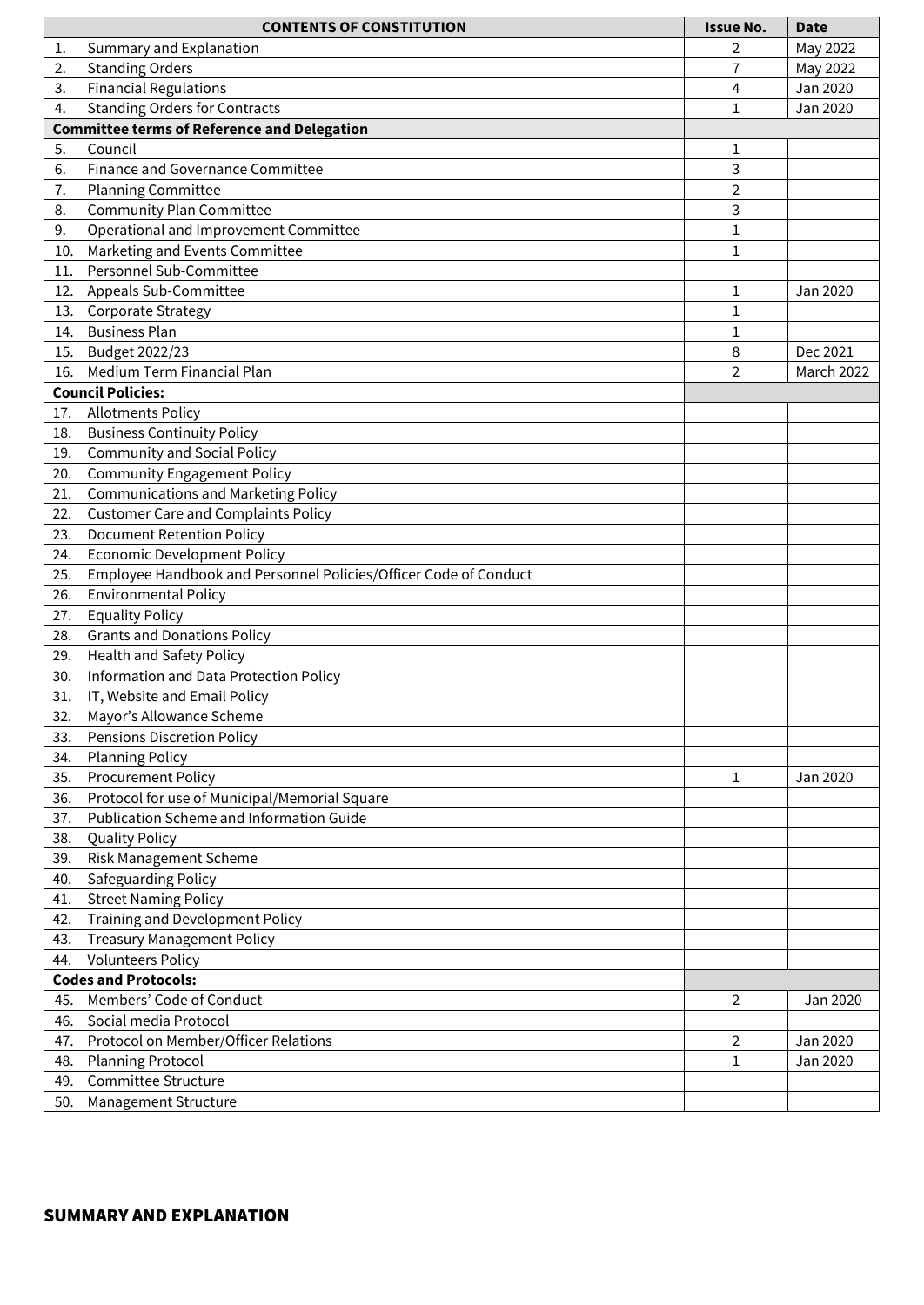#### BACKGROUND – LOCAL GOVERNMENT

Before considering the detail of how Crewe Town Council operates, it is useful to consider briefly where local government has come from and how it is changing.

In Britain, there is no codified constitutional document setting out the rights and responsibilities of local authorities and their relationship with national government. Instead, there is a set of institutions and practices, some centuries old, that have been created and adopted in response to changing circumstances and which have gradually been given a statutory framework.

Local government is in the public sector, but is not a local civil service. It is political in nature because the people that determine its direction are democratically elected by local people. Central government, however, has the capacity to direct and regulate Councils through legislation and fiscal means. Local government is first and foremost a people business and service to the community is the cornerstone of its activity.

Local government in England is a mixture of single and two tier principal authorities and local Councils. County Councils and district Councils (sometimes called borough Councils) have a split responsibility for service provision, a situation which still exists in many counties such as Staffordshire. Metropolitan and unitary authorities in some other parts of the Country are all purpose, which is the case in Cheshire, with Cheshire East being the unitary authority which includes Crewe. The term "local Council" means a parish or town Council. They are, like all Councils an elected corporate body, but have a far more limited range of duties and powers than the principal Councils. However, the Town Council is the most local form of government and therefore plays a vital role at the community interface.

Local government traditionally can only do what it is powered to do by statute, other acts are "ultra vires" (beyond the power of) which is the reverse of the position of an individual who can do anything which is not restricted by law. This position was widened for principal authorities and qualifying local Councils by the provisions of the Localism Act 2011, which introduced a General Power of Competence. In brief, this provides for a principal Council or qualifying local Council to have the power to do anything that individuals generally may do but with certain limitations. Crewe Town Council is currently eligible and has adopted this general power of competence.

# BACKGROUND – CREWE TOWN COUNCIL

Crewe Town Council is known as a "local Council" was established in April 2013 following a referendum. The Council took over from the Charter Trustees who had been responsible for civic functions in Crewe since Crewe and Nantwich Borough Council was absorbed into Cheshire East Borough Council in 2009. The historic railway town had been at the centre of local government from 1889 until the formation of Cheshire East Borough Council. Until 1974 as a municipal borough Council and afterwards as the headquarters of Crewe and Nantwich Borough Council.

The town itself began to develop after the iconic railway station was opened in 1837. The station did not actually transfer into the town, from the adjacent parish (Crewe Green) until 1936. Crewe is the largest town in south Cheshire, with a population of approximately 55,000, living in some 22,500 households.

The Town Council is the level of government closest to the community and takes pride in its good relationship with the Town's residents, businesses and voluntary sector. It represents the local community whenever necessary and demonstrates community leadership. The Council delivers a range of projects and services to the town, but has ambition to operate more public services so that standards may be maintained or enhanced. Look at the range of services under "Services" on our website.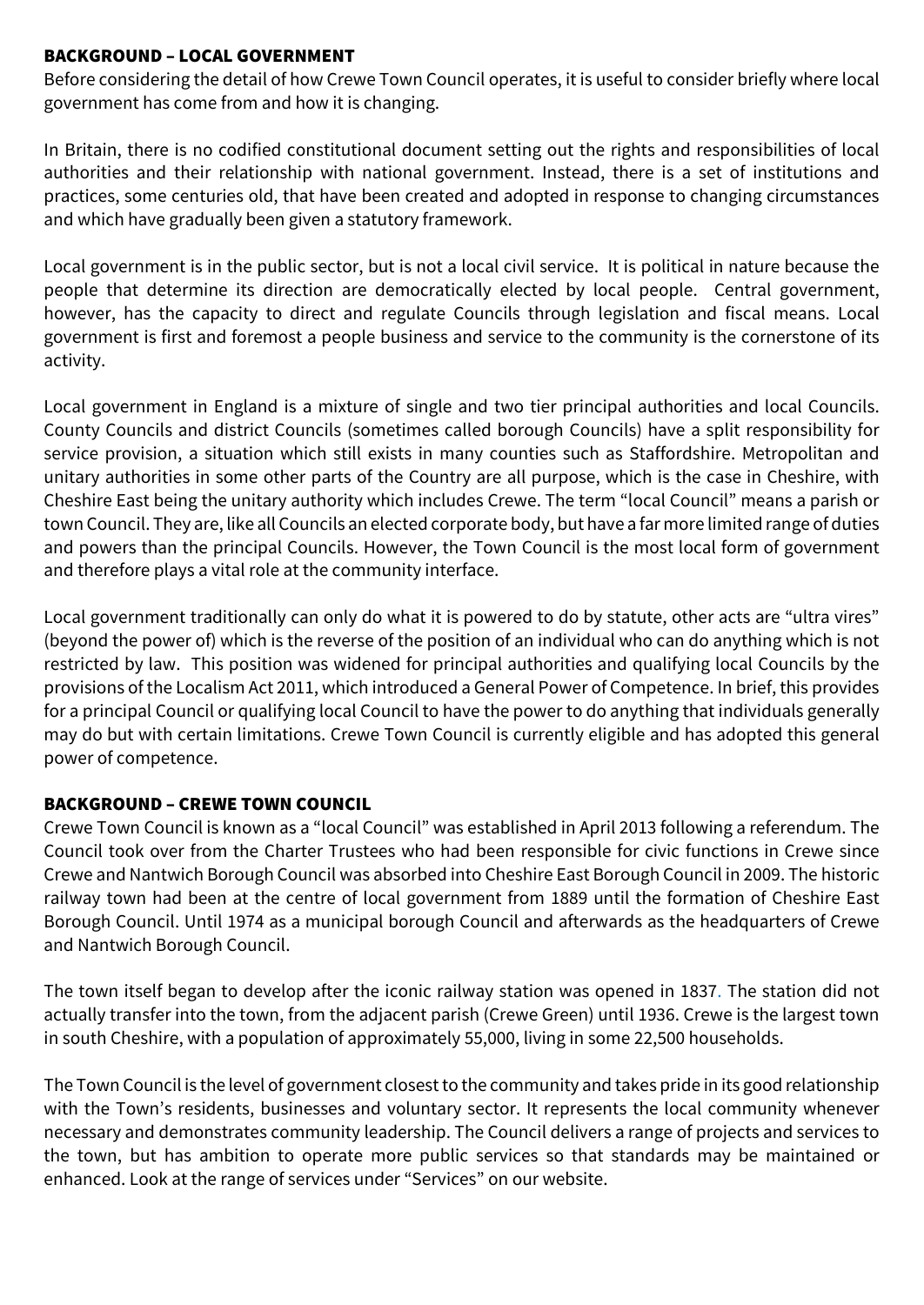#### HOW THE COUNCIL OPERATES

Crewe Town Council comprises 20 elected Councillors, who represent six different wards in the town, West Ward, St. Barnabas Ward, South Ward, North Ward, East Ward and Central Ward, Council elections take place in May every 4 years, when a new Council is elected. The most recent ordinary election was held in May 2019. The terms of office of Councillors is four years starting on the fourth day after being elected and finishing on the fourth day after the date of the regular election four years later. The overriding duty of Councillors is to the whole community, but they have a special duty to their ward constituents, including those who did not vote for them.

Only registered voters of the town or those living or working there, or living within 3 miles of the parish boundary are eligible to hold the office of Councillor, providing they are 18 years of age or over and not disqualified.

Councillors have to agree to follow a code of conduct to ensure high standards in the way they undertake their duties which includes the declaration of interests in matters considered by Council. The Council adopted its revised Members Code of Conduct in January 2020. Cheshire East Council is responsible for promoting and ensuring the standards of conduct by unitary and town Councillors. Their Monitoring Officer deals with complaints about the behaviour of Councillors under the Code.

All Councillors meet together as the full Council approximately every two months. The annual Town Council is held in May, with ordinary meetings every second month. The budget for the forthcoming financial year is decided in January. It is at full Council that members decide the Council's overall policies, set the budget each year and deal directly with the more major issues. Each year at the annual meeting Councillors elect a Town Mayor, who also holds the statutory position of Chair, and a Deputy Mayor. The Leader of Council is also the Chair of Finance and Governance Committee.

The Council appoints committees which deal with the more detailed or routine items of business. Certain decisions may be delegated by full Council to these committees, all other items are dealt with as recommendations to be ratified at a meeting of full Council. Council also establish working parties or subcommittees, which do not usually have decision making powers but look at the detail of future policy or services in a depth which would not be possible in the formal arena.

The Council has a number of committees which include:-

- [Finance and](http://www.biggleswadetowncouncil.gov.uk/Biggleswade-TC/UserFiles/Files/Finance%20General%20Purpose.pdf) Governance Committee
- Community Plan Committee
- Operations and Improvement Committee
- Marketing and Events Committee
- Planning Committee
- Personnel Committee

# HOW DECISIONS ARE MADE

All formal meetings of Council and its committees are subject to statutory notice being given, and the Council publishes an annual programme each year. Meetings are always publicised on the website and the Council noticeboard. All formal meetings are open to the public and press. Reports to those meetings and relevant background papers are available for the public to see.

Occasionally, Council or committees may need by law to consider matters in private. Examples of this are matters involving personal details of staff, or a particular member of the public, or where details of commercial sensitivity are to be discussed. This will only happen after a formal resolution has been passed to exclude the press and public. Minutes from all formal meetings, including the confidential parts are public documents.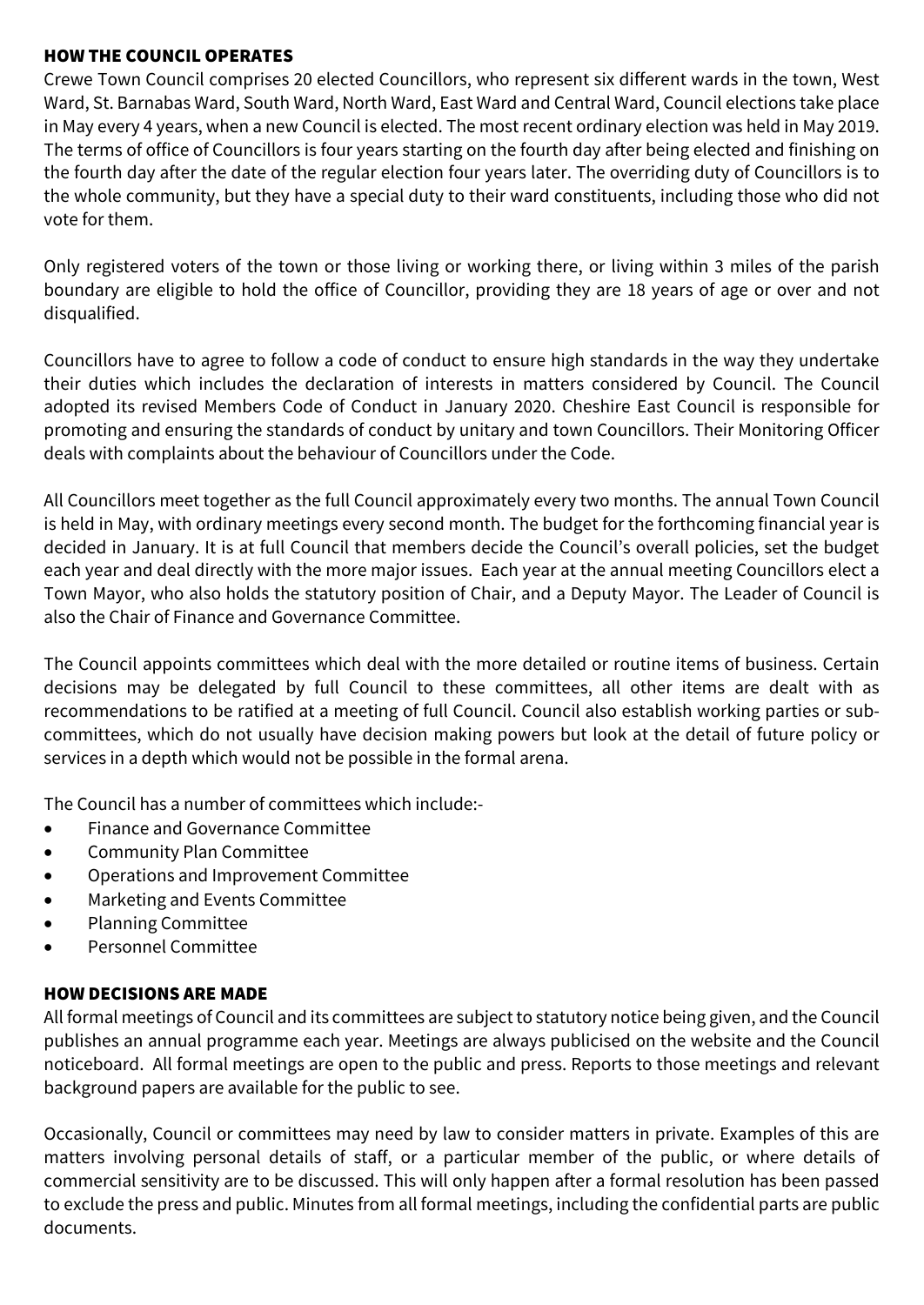# **COUNCIL OFFICERS**

The Council has people working for it (called 'Officers') to give advice, implement decisions and manage the day-to-day delivery of its services. The Town Clerk heads up this paid service and has specific duties as the "Proper Officer" to ensure that the Council acts within the law. The Town Clerk is also designated as "Responsible Financial Officer" to ensure that financial best practice is followed. A code ensures high standards of conduct and a protocol governs the relationships between Officers and members of the Council.

# **CITIZENS' RIGHTS**

Citizens have a number of rights in their dealings with the Council. Some of these are legal rights, whilst others depend on the Council's own processes. Where members of the public use specific Council services they have additional rights. These are not covered in this Constitution but you will be told of them when you use the service.

Citizens have the right to:-

- Vote at local elections if they are registered;
- Contact their local Councillor about any matters of concern to them;
- View a copy of the Constitution;
- Attend meetings of the Council and its committees except where, for example, personal or confidential matters are being discussed;
- Speak in the appropriate part of Council and committee meetings;
- Film, photograph or make an audio recording of the meeting for the benefit of those not attending, providing it is not disruptive.
- Present a petition to the Council;
- Complain about any aspect of the Council's services. (If a complaint in the usual way does not bring satisfaction, the Council has a formal Complaints procedure);
- Complain to the Cheshire East Council's Monitoring Officer if they have evidence which shows that a Councillor has not followed the Council's Code of Conduct;
- Inspect the Council's accounts and make their views known to the external Auditor who checks the Council's financial management and expenditure.
- View and in most cases obtain copies of documents set out in the Council's publication scheme.

The Council welcomes participation by its citizens in its work and welcomes interested people at its meetings.

# **ROLES AND FUNCTIONS OF ALL COUNCILLORS**

All Councillors, whatever their formal position on the Council (or party-political system), share common roles and responsibilities.

# (a) Key Roles

All Councillors will:-

- collectively be the ultimate policy-makers and carry out a number of strategic and corporate management functions;
- represent their communities and bring their views into the Council's decision-making process, i.e. become the advocate of and for their communities;
- contribute to the good governance of the area and actively encourage community participation and citizen involvement in decision making;
- deal with individual casework and act as an advocate for constituents in resolving particular concerns or grievances;
- balance different interests identified within the ward and represent the ward as a whole;
- participate in the governance and management of the Council;
- be available to represent the Council on other bodies;
- maintain the highest standards of conduct and ethics.